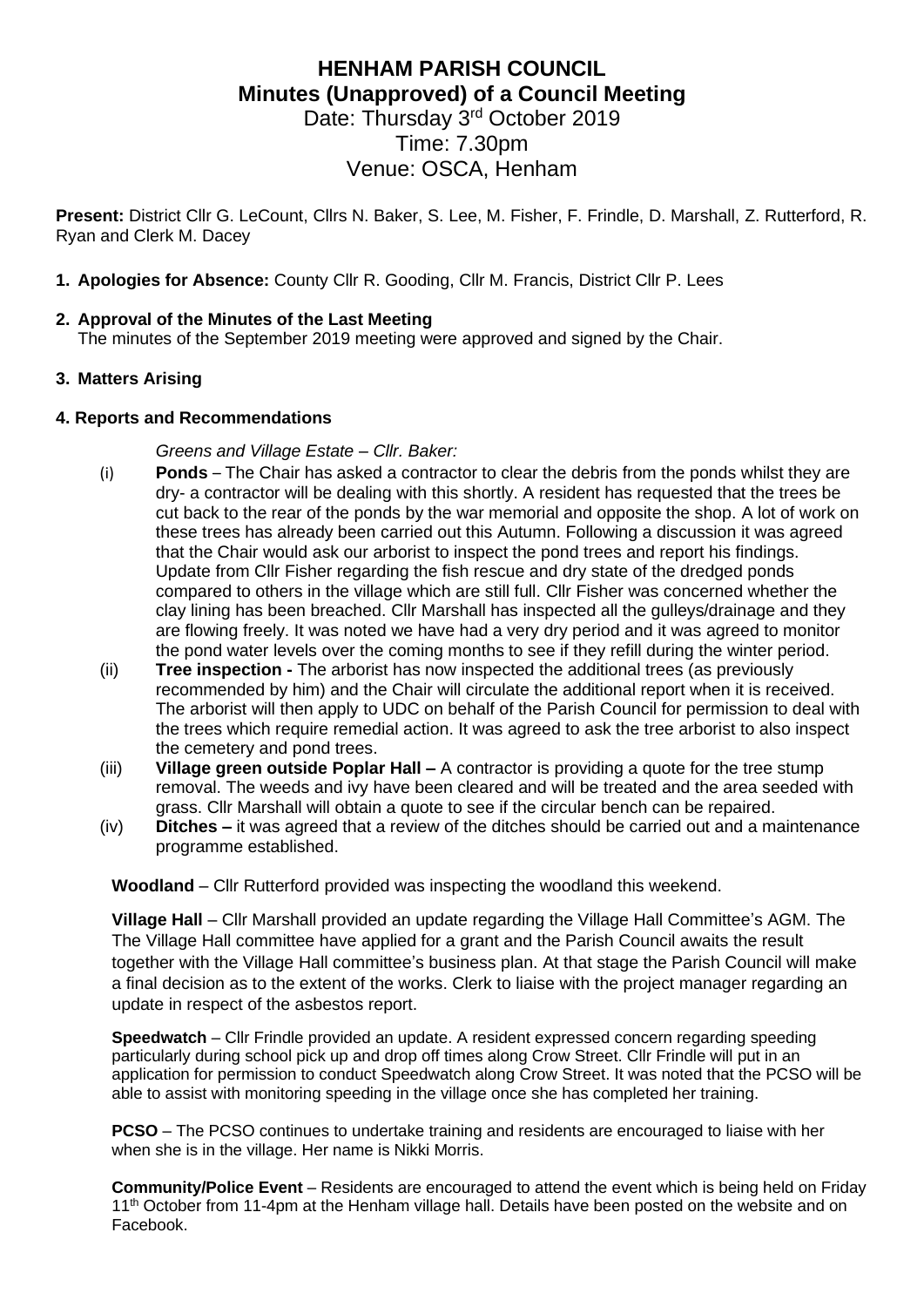**Parish Filing Cabinets** - Request from OSCA committee to move filing cabinets. The chair and clerk will review the existing filing cabinets and organise replacements.

*(ii) Finance*

| <b>Receipts</b>                                    |                                                                               |          |         |          |
|----------------------------------------------------|-------------------------------------------------------------------------------|----------|---------|----------|
| From Whom                                          | Description                                                                   |          |         | Amount   |
| <b>Dignity Funeral</b><br><b>Services</b>          | Cemetery fees                                                                 |          |         | £45.00   |
| SOV <sub>100</sub> club                            | July and August draws                                                         |          |         | £790.00  |
| <b>Village Shop</b>                                | SOV shop donations                                                            |          |         | £45.00   |
|                                                    |                                                                               |          |         |          |
| To Whom                                            | Description                                                                   | Amount   | VAT     | Total    |
| (Invoice no.)                                      |                                                                               |          |         |          |
| M. Dacey                                           | Clerk's salary (September plus one<br>month bonus)                            | £772.62  | £0.0    | £772.62  |
| PKF Littlejohn LLP                                 | External audit fees                                                           | £400.00  | £80.00  | £480.00  |
| Henham Village<br>shop Association<br>Ltd (H00048) | Post Office Fees August to November<br>2019                                   | £2083.00 | £0.0    | £2083.50 |
| Treecology (01048)                                 | Pond tree removal and hedge trimming<br>by Telecommunications box             | £380.00  | £0.0    | £380.00  |
| Jonathan Leech<br>$(19-09-573)$                    | Lower Wood End Green road repair                                              | £200.00  | £40.00  | £240.00  |
| Jonathan Leech<br>$(19-09-572)$                    | Pond clearance High Street                                                    | £500.0   | £100.00 | £600.00  |
| CZ Design & Print<br>(91661)                       | Fairfield objection leaflets                                                  | £24.00   | £0.0    | £24.00   |
| M Dacey                                            | Statutory working from home allowance                                         | £125.00  | £0.0    | £125.00  |
| <b>JRB</b> Enterprise Ltd<br>(20276)               | Dog poo bags                                                                  | £58.04   | £11.61  | £69.65   |
| P. Knott (60591)                                   | Grass cut 25/9/19                                                             | £525.00  | £0.0    | £525.00  |
| Paul Mower                                         | Gardening War memorial and bus stop<br>and repainting pond posts and railings | £457.50  | £0.0    | £457.50  |
| <b>Affinity for Business</b><br>Ltd (1377517-4)    | Allotments water bill                                                         | £168.74  | £0.0    | £168.74  |

**Treasury Management Investment Policy and Strategy 2019/20 – Cllr Fisher – nothing to report.**

**Lloyds Bank Accounts –** Lloyds bank has contacted the Chair and confirmed that the Parish Council cannot close the accounts whilst it has a bond account with the bank. It was agreed that the bank would waive the monthly fee until January 2020 when the bond is up for renewal.

**Henham Parish Council Receipts and Expenditure** - Records for Quarter 4 of 2018-2019 and Quarter 1 of the 2019-2020 financial year previously given to Cllr Fisher for review have been approved by Cllr Fisher.

**HPC Insurance** – the clerk has been liaising with the Chair as regards our insurers requirements regarding contractor's public liability insurance and will be contacting our contractors regarding this.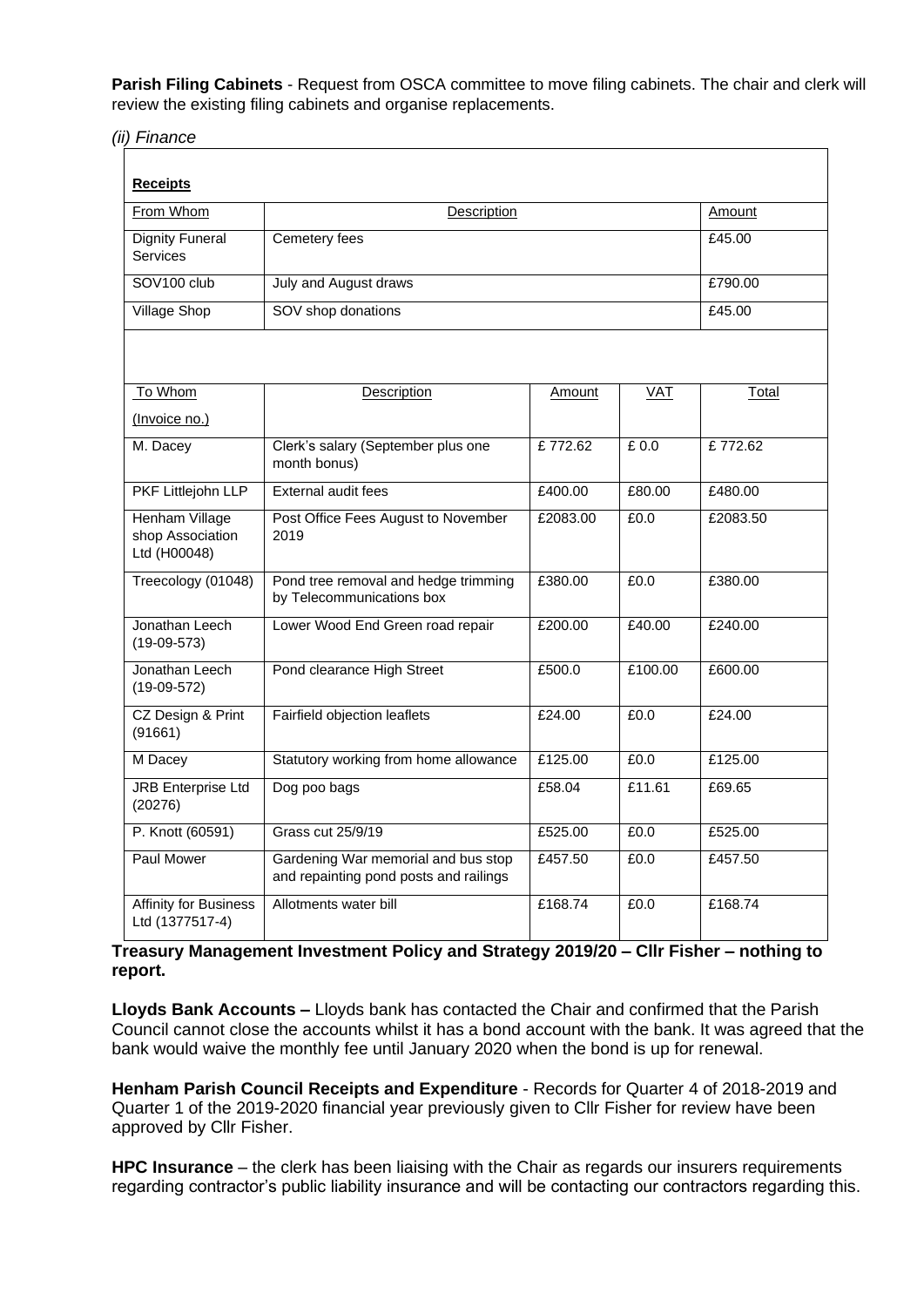# *(v) Planning and Developments*

# **Applications:**

- **BEDWELL ROAD: UTT/19/2266/OP** proposed Outline planning application for the erection of up to 220 dwellings including affordable housing with public open space, structural planting and landscaping and sustainable drainage system (SuDS) with vehicular access point from Bedwell Road. All matters reserved except for means of access, Land North of Bedwell Road And East Of Old Mead Road Ugley And Henham. UDC have agreed to an extension until 29 November. The Parish Council has instructed its consultants and advice to residents will be provided in due course via the village website and Facebook. A notice will also be put in the Dragon.
- **UTT/19/2291/HHF** proposed alterations and enlargement of existing front porch, 22 Vernons Close Henham
- **UTT/19/2416/HHF** proposed Cart Lodge with home office over, White House, High Street, Henham
- **FAIRFIELD: UTT/17/3573/OP Land to The North West of Henham Road RECONSULTATION–** Henham Parish Council strongly opposes this development of 350 houses and will challenge the reconsultation which was submitted by Fairfield in mid July 2019. UDC has agreed to an extension to the deadline for responses to 23 September. Advice to residents has been provided. The Uttlesford Environmental Officer has written a report advising against the development due to pollution, which is good news.

#### **Breaches:** *none.*

## **Appeals:**

• **The Bell House, High Street, Henham - Application reference: UTT/18/1811/FUL Appeal reference: APP/C1570/W/19/3231568**. An appeal against the refusal of the development in the paddock at Bell House has been lodged. The UDC planning committee refused the initial planning application. Residents have until 4<sup>th</sup> November to add or change any comments they have made about this development.

#### **Decisions:**

- **UTT/19/1339/FUL** proposed Erection of 1 no. detached dwelling with detached double garage, Wood End Cottage Wood End Green Henham – REFUSE
- **UTT/19/1777/FUL** proposed change of use of land for the stationing of caravans for residential purposes together with hardstanding and dayroom ancillary to that use and the erection of stables Land to The South Of Brick End Broxted – REFUSE
- **Vision Fitness** the retrospective planning application was granted with various conditions regarding screening and hours for use of the outdoor gym.

#### *(iv) Highways –* **UPDATE from Cllr LeCount :**

Hall Road Henham The Henham Parish Council previously agreed to pay for the installation of a 40mph buffer zone at this site and awaits a further cost quote from ECC. The Clerk to chase Essex Highways.

#### Blocked drains in Old Mead Road - *A new online application has been applied for by Cllr LeCount*

School Parking at Pimletts and Carters Lane, Henham –*The request for double yellow lines in the vicinity of the school would need to be made to the North Essex parking Partnership and will need Cllr Gooding's support as the relevant County Member.*